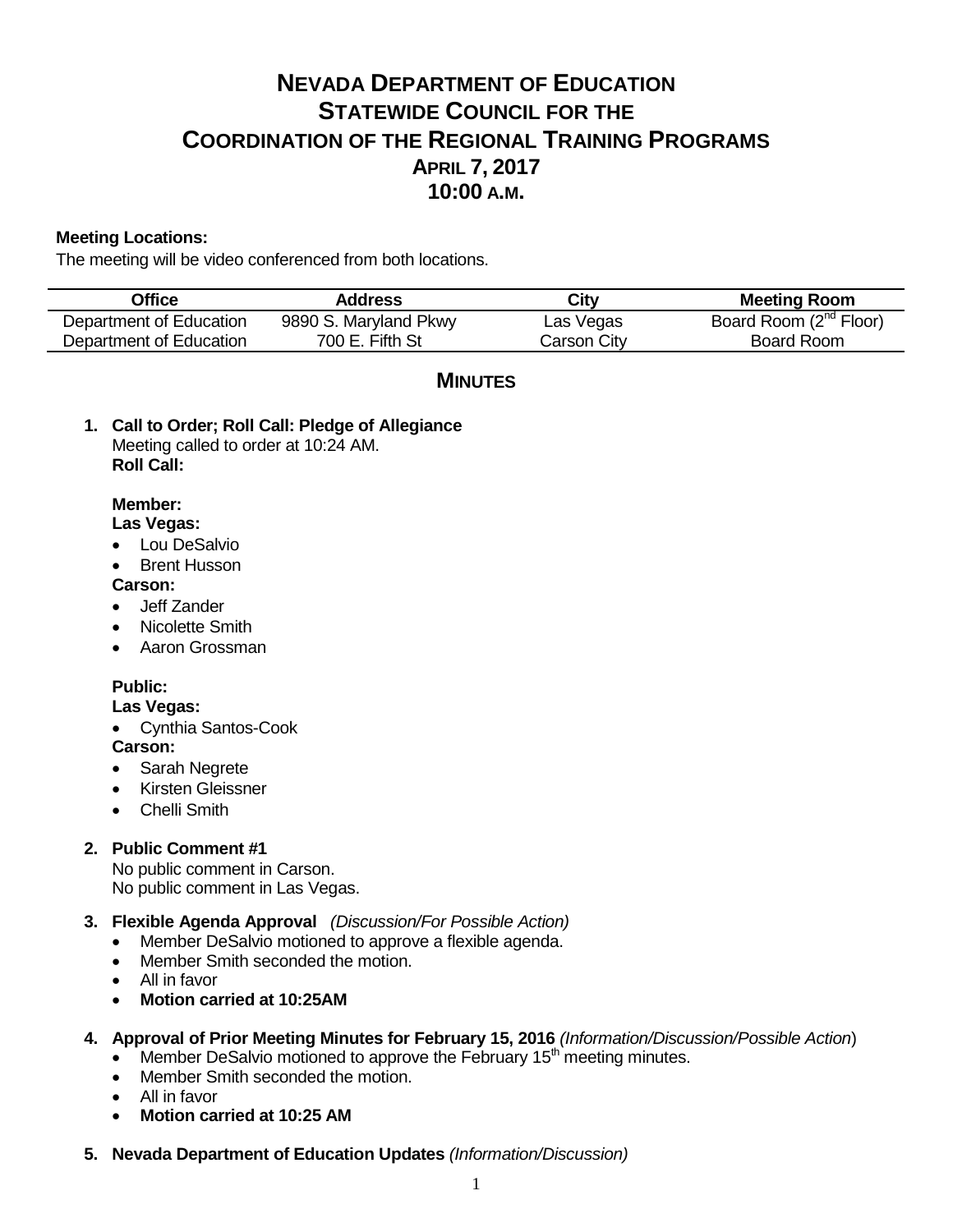

- Every Student Succeeds Act (ESSA)
	- $\circ$  Nevada is one of 18 states that submitted their ESSA plan by the first deadline, April 3<sup>rd</sup> instead of the September deadline. The governor signed off on the Department's plan after meeting with Superintendent Canavero, and it has been submitted for U.S. Department of Education approval. If anyone is interested, they are encouraged to go online and take a look at the final plan. It is located on NDE website. The process requires part of the plan to be subject to a peer review. Different stakeholder groups from across the country have applied to participate in that process. We hope to get approval within 120 days according to federal statute. Chair Zander asked about any ESSA initiatives that require PGP participation and Professional Development from staff, and to Dena's knowledge, there is nothing new proposed to the ESSA plan.
- 2017 Legislative Updates
	- o On April 17 the K-12 finance committee has tentative budget hearing for accounts 2717, 2718, and 2612. The budget for RPDP work is 2718, which includes all three RPDP council budgets, the \$100,000 administration budget, as well as the Great Teaching and Leading Fund (GTLF). April 21<sup>st</sup> is the First Committee House Passage deadline; any bills that don't make it out of the Assembly Committee or the Senate Committee where they were originated, do not move forward. The only caveat is any bill that requires funding, as they will move forward on a different timeline. The Department has put forward several of the RPDP's bills; some are based on the governors workforce initiatives. The governor originally asked for the RPDPs to submit a Flat Budget; which has moved through. There are no proposed funding increases at this time, so it would be flat and funded just the same as it was in the previous biennium. The council also understands that the GTLF will still be funded at the same \$4.8 million that it was funded in the past.

### **6. Parental Involvement and Family Engagement:**

According NRS 391A, "In cooperation with the Office of Parental Involvement and Family Engagement, the RPDPs shall establish a statewide program for teachers and administrators concerning effective parental involvement." When looking at the work the RPDP has done, they have asked Cynthia Santos-Cook to provide an update of the requirements and what current practices exist within the state. Questions were as follows:

Member Smith asked is an issue with alignment? Cynthia stated they are not having the conversations. Member Husson asked if it's the Council's role to direct the RPDPs on how to engage with that office. Chair Zander answered that the Council's role to oversee the function of RPDPs and ensure its structure includes compliance with statutes and mandates as determined by the Department of Education or NRS. This specific initiative has been a work in progress for a number of years. RPDPs have provided training to a certain extent, but with the evolution of the Office of Parental Involvement and Family Engagement (PIFE), the Council needs to engage in conversations and align training with PIFE training. Dena commented that this is a new piece to be evaluated on, and Cynthia collected 2015-2016 evaluation data, so they were also able to pull the data reflecting the average points for each standard. To Cynthia's point, the RPDP does train on the NEPF, but fully aligning to a system or program would be great next steps. Member Husson acknowledged that Cynthia's presentation says that the Council is to establish a statewide program. He questioned if Cynthia was asking for the council to direct the RPDPs to work with her, or is she not getting cooperation at this point. Cynthia clarified that that they haven't had the conversations yet, and if the Council can help push the conversations forward it, would be great next steps for establishing a timeline for presentations. Chair Zander thinks it's important that the RPDP has training available on parental involvement for all staff, but districts have different initiatives in regards to when and what training is actually taking place.

**7. Regional Professional Development Program (RPDP) Presentations** *(Information/Discussion/Possible Action)*

Sarah Negrete of NERPDP, Kirsten Gleissner of NWRPDP, and Chelli Smith of SNRPDP presented a PowerPoint titled *Time (Collaboration), End Product*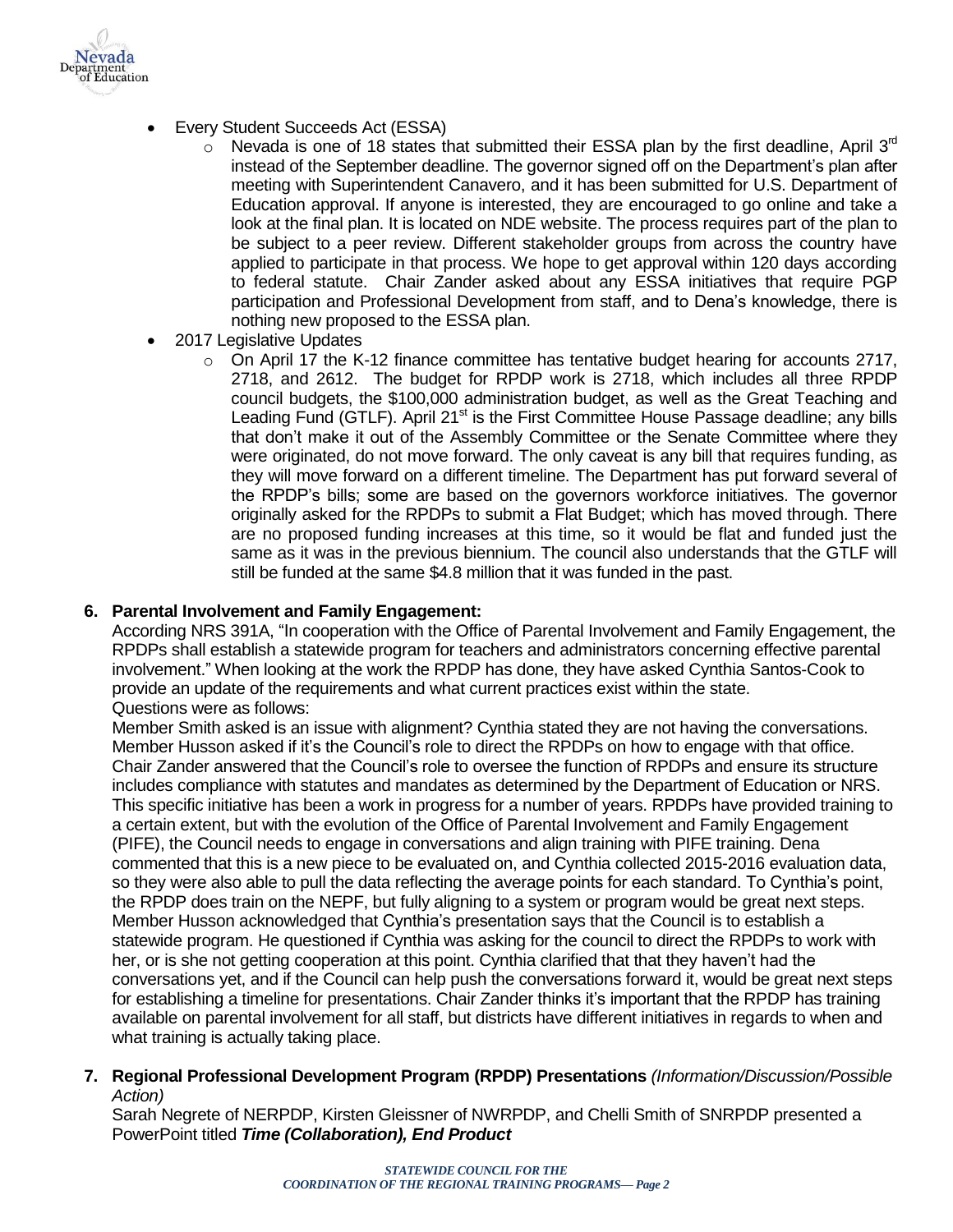

### **Motion**

 Member Husson motioned to have the Council, RPDPs, and Office of Family Engagement meet in Las Vegas to prepare for and present at the next Council meeting.

Member Desalvio seconded the motion

Nicolette asked, since we are approaching the end of budget cycle can the council logistically afford for everyone to fly to Las Vegas. Sarah responded that so long as Sarah Kirsten and Cynthia can come together between now and May 3<sup>rd</sup>, the council may not have to come together in Las Vegas

All in favor

### **Motion carried at 11:22 AM.**

9: One of the questions at the last statewide council meeting was how teachers and administrators know what is available from the RPDPs. They provide services upon request. There is a slightly different process for each of the RPDPs. Sometimes the principals or superintendents or assistant supers directly email trainers. Sometimes services are required to be requested online via the RPDP website for tracking purposes. Another route of requesting services happens when RPDPs participate in school performance plan reviews and curriculum meetings. If they identify particular areas in which they can be helpful, they request their services on behalf of the school. When they are offering a class for credit, they send fliers and emails as a means of broadcasting the available services to the district. They also use social media outlets such as Facebook and Twitter to publicize available resources. Lastly, she mentioned that they have staff that attends the PIFE advisory council meetings that relays information from those meetings to the RPDPs and provides the information to the districts and their assigned schools. They also have staff that attends the PIFE summits particularly to ensure they have an understanding of family engagement standards. Member Grossman asked who is allowed to make the requests for services. Sarah answered that services should be requested through administrators.

### **8. Long-Range Planning/Council Work Group (***Information/Discussion/Possible Action)*

Dena asked if they could merge this item with the next meeting group dates. They have already discussed information on next two meeting dates. Just to confirm, the next meeting date is May 3<sup>rd</sup> and then based on doodle poll results, it was determined that the next meeting after May would be August 15<sup>th</sup>. Based on the Council's conversation, they will continue the conversation about family engagement standards. There was a conversation around budgets, but if there are any amendments or proposed amendments it might be something they want to share since statute says that there has to be formal work programs filed if groups are moving between categories, but if there is flexibility between general ledger items There were questions from LCB around administrative training funds. They may want to revisit that on the agenda just to formalize to the public how those funds were used if the funds are spent in totality by May 3<sup>rd</sup>. If not, it can be put on the August 15<sup>th</sup> agenda. They may also include how they anticipate spending future funds. There were several conversations when the groups presented their annual report around the surveys and things that would be utilized. As part of a long-term goal for this group, the RPDPs would appreciate some feedback from the council regarding the surveys administered, the impact of training, and the national conversation around the current administration. President Trump publicized his proposed education budget for federal money. There is conversation around the lack of proof supporting the return on investment over the last ten years on how states and districts are utilizing Title IIA Professional Development funds. The budget proposal has yet to be approved by congress, but this was the conversation of the Profession Development Task Force [and/or] the SB474 group that Chair Zander was on about continuously reviewing the impact of federal training dollars and also state training dollars. She noted a conversation from the last meeting around a five-year-plan. At the next meeting the council will review and recommend revisions to the five year plan by governing bodies. How the council chooses to divide the items between the next two meetings is up to the council. Chair Zander thinks they should discuss the training funds at the August  $15<sup>th</sup>$  meeting. The survey and five year plan conversations can be tended to in the May meeting at tending to them is an important function of the council. He likes Nicholette's idea of providing training resources to teachers via an Outlook document or something of the sort.

**9. Future Meeting Dates and Agenda Items** *(Information/Discussion)* Jeff Zander, Chair